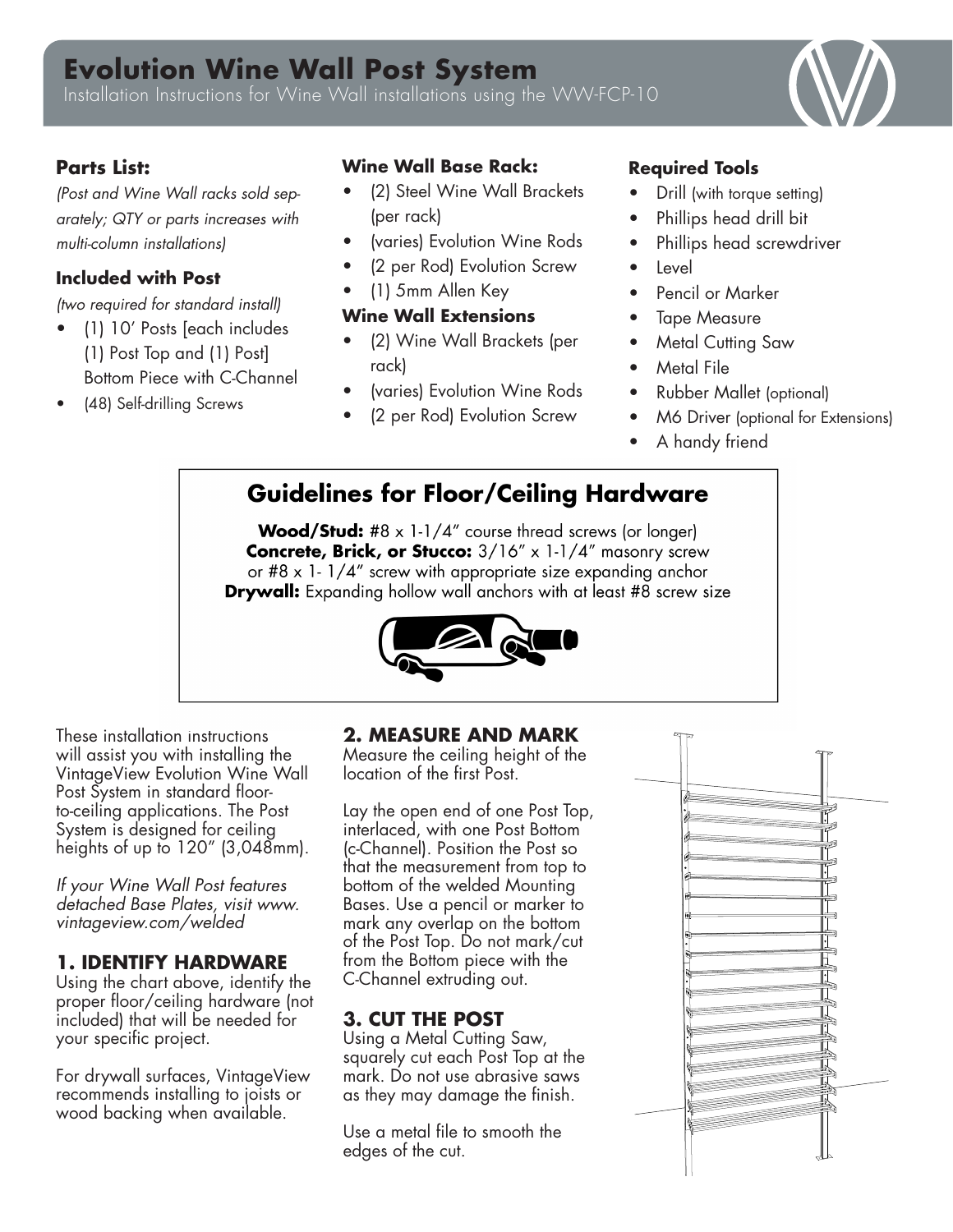**4. CONNECT THE POSTS** Slide the Post Top onto the C-Channel of the Post Bottom. It may require a Rubber Mallet to connect fully (Figure A).

# **5. MARK CEILING/ FLOOR MOUNTING HOLES**

Place the first Post in the desired location. Ensure it is plumb with a level and mark the mounting holes on both the ceiling and the floor. Set the configuration aside and pre-drill any required pilot holes to floor or ceiling based on hardware selection.

# **6. MARK MOUNTING HOLES**

Lay each Evolution Wine Wall Mounting Bracket in the desired location on the first Post. Mark all mounting hole locations (Figure B) on the front side (or both the front and the back side if installing a double-sided Wine Wall Post System).

*Recommendation: Make note of if you would like the Mounting Bases to run parallel or adjacent to the Wine Racks.* 

# **7. PRE-DRILL MOUNTING HOLES**

Using the provided Drill Bit, pre-drill all marked mounting hole locations.

# **8. INSTALL FIRST MOUNTING BRACKETS**

Attach the first Wine Wall Bracket to the lowest set of Mounting Holes using self-drilling screws (provided). Repeat this step with the highest Mounting Hole for the Bracket, then the middle (if applicable). Repeat with any additional Brackets being installed on the Post above and/or opposite side.

# **9. INSTALL THE FIRST POST**

Stand the first Post in the desired location (Mounting Base screws should be on the adjacent side to racking), and ensure it is plumb both front and back and side-toside with a level (Figure C).





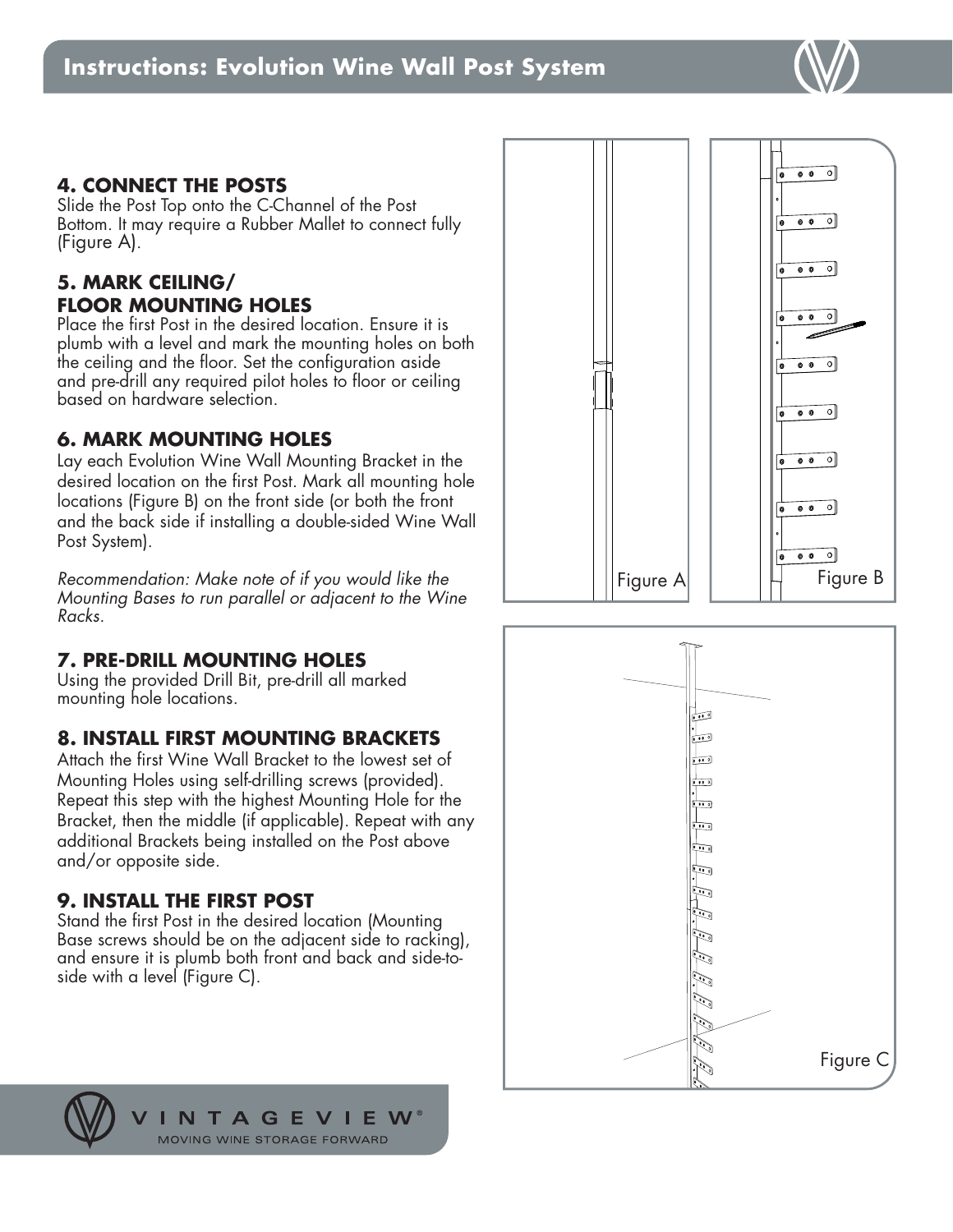# **10. ATTACH RACKING TO FIRST POST**

Insert one Evolution Screw through one Mounting Bracket on the Wall Bracket. Thread one Evolution Rod onto the Evolution Screw and fully tighten with provided 5mm allen key. Repeat with all Evolution Rods in this column (Figure D).

*Pro tip: Use a hex key drill bit and a drill on a lowtorque setting to speed this step up.* 

#### **11. MEASURE, MARK, CUT THE NEXT POST**

With the first Post in place and the Wine Rods dangling from it, repeat steps 2-9 to get the next Post aligned in the proper place. The dangling Wine Rods should be able to brush up against the Mounting Brackets (Figure E).

Double check the Wine Wall Post System is plumb and secure the Posts to the floor using two (2) of the appropriate fasteners (not provided).

#### **12: CONNECT WINE RODS Single Column Installations**

Insert one Evolution Screw through one assembly hole location on the Wine Wall Mounting Bracket. Thread one Evolution Rod onto the Evolution Screw and fully tighten with provided 5mm allen key (Figure F). Repeat for all Wine Rods.

If project includes only one column of wine racking, skip to step 19.

#### **Multi Column Installations**

Fasten one Wine Rod to the Wine Wall Mounting Brackets using Evolution Studs. Half of the Stud will protrude out to start your next column (Figure G, next page). Repeat with all other Wine Rods until first Wine Wall Post column is fully assembled.

*Pro tip: Use an M6 Driver and drill on a low-torque setting to speed this step up.* 

Proceed to next step.